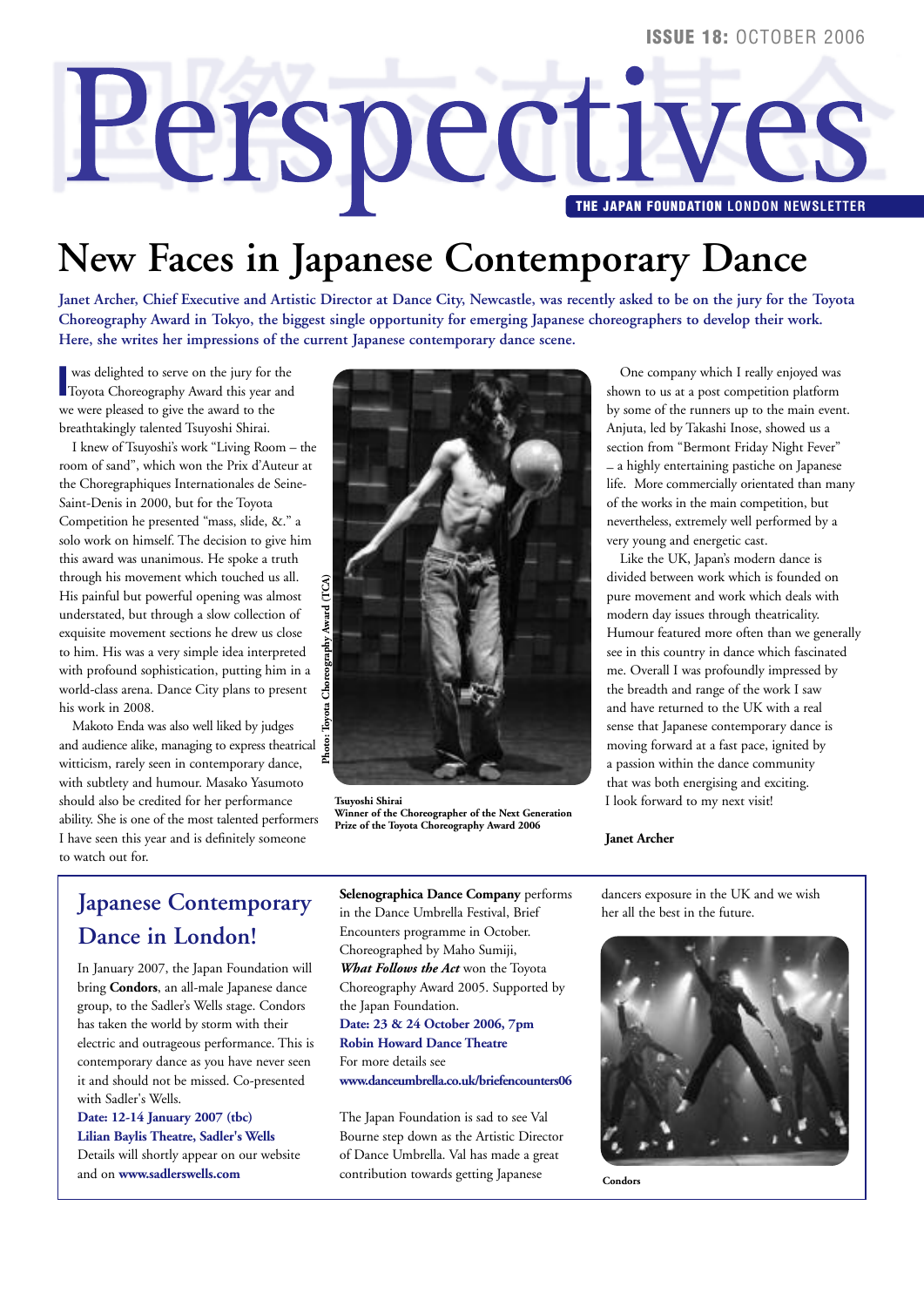### **Japan's World Heritage –** *In Pictures*



**Nachi Taisha Shrine and Nachi no Otaki Falls, Wakayama**

**T** he Japan Foundation has teamed up with<br>
renowned photographer, Kazuyoshi Miyoshi, he Japan Foundation has teamed up with to produce a stunning series of photographs showing the diversity and beauty of Japan's World Heritage sites. The World Heritage sites in Japan include both cultural heritage properties and natural heritage sites.

The World Heritage Convention, which links the need for nature conservation together with the preservation of cultural properties, was signed in 1972 by a general session of UNESCO. As of April 28 2006, 182 States Parties have ratified the convention, including Japan. One of the benefits of signing the convention is that States Parties have access

to World Heritage Funds, which can be used to identify, promote, preserve and also repair sites.

Japan's World Heritage sites are diverse: *The Shrines and Temples of Nikko* were a sacred spot for the Tokugawa shogunate, *Shiretoko Peninsula* contains an ecological system with few equals and the recently designated *Hiroshima Peace Memorial (Genbaku Dome)* tells of the tragic mistakes humanity has made. With 13 inscripted World Heritage sites, most of which contain multiple properties, like the *Historic Monuments of Ancient Kyoto (Kyoto City, Uji City* and *Otsu City)* and the *Gusuku site and related Properties of the Kingdom of Ryuku,* it is not surprising that Japan's sites are visited by large numbers of tourists every year. In fact, *Yakushima Island* was also the inspiration for Hayao Miyazaki's *Princess Mononoke*.

Japan is currently one of the member states serving on the World Heritage Committee, the body responsible for the implementation of the convention, and will continue to serve as a member until 2007. Using this timely opportunity to focus on Japan's World Heritage, the Japan Foundation London is very pleased to offer the loan of these panels to any interested organisations.

The panels celebrate the variety in Japan's natural and cultural heritage, whilst reminding the viewer of the continuing importance of protecting our universal heritage.

### **Japan Foundation Picture Panels – On Offer!!**

For further information about borrowing the panels, contact Esther Williams. **Tel: 020 7436 6695**

### **e-mail: esther.williams@jpf.org.uk**

*Note: The panels are loaned free of charge but the host venue is responsible for transportation costs.* There are 61 panels in total, but the applicant is free to display as many, or as few, as they choose.

### **JPF Recommends: OKI Dub Ainu - Ancient music for the modern age**

The Ainu are the indigenous people of Japan, mostly located in Hokkaido. At various times throughout history, the Ainu culture has nearly died out. Almost single-handedly, OKI has been responsible for bringing Ainu culture into the new millennium, by singing and playing ancient Ainu tunes on the stringed instrument, the *tonkori*. The *tonkori* is the only stringed instrument of the Ainu musical tradition. Long and flat, it produces mysterious overtones and hypnotic

bass lines. On Dub Ainu, OKI has turned his own previous recordings and productions of the late and great elder Ainu singer Umeko Ando into dub remixes with echoes of African, reggae and electronica.

*(CD available via www.farsidemusic.com and distributed in the UK by New Note)*

### **Paul Fisher - Farside Music**

*OKI Dub Ainu Band was one of the projects supported under the PAJ in 2005*

### **Director's Note**



**J** global apan's cultural influence has spread recently, having been dubbed as

having 'Japan cool', covering everything from Manga to pop music, cuisine to fashion. This phenomenon leads me to think about the period of 'Japonism' in the latter half of the 19th century, when all things Japanese inspired the people and artists in various fields in Europe.

This is also the period when William Morris and his contemporaries were actively involved in the 'Arts and Crafts Movement' in the UK. The Exhibition *International Arts and Crafts* organised last year by the Victoria & Albert Museum illustrated how the ideals of this movement inspired Japan's Mingei (Folk Crafts) Movement in the early 20th century, led by Soetsu Yanagi (1889-1961), one of the most important art theorists in Japan.

Bernard Leach, master potter and a close friend of Soetsu Yanagi, returned to England in 1920 after over 10 years of work in Japan. He opened a kiln, the first Japanese style *nobori-gama* kiln in the western world, in St. Ives where he played an important, influential role in the field of arts and crafts until his death in 1979.

How free is the human spirit; creativity easily crosses borders and cultural exchange nourishes new values which will enrich the world.

A significant project is now going on to restore and preserve Leach's pottery as a focal point for future generations and talented young craftsmen. I do hope it will become a trigger for further cultural and artistic exchange.

**Fumio Matsunaga, Director General**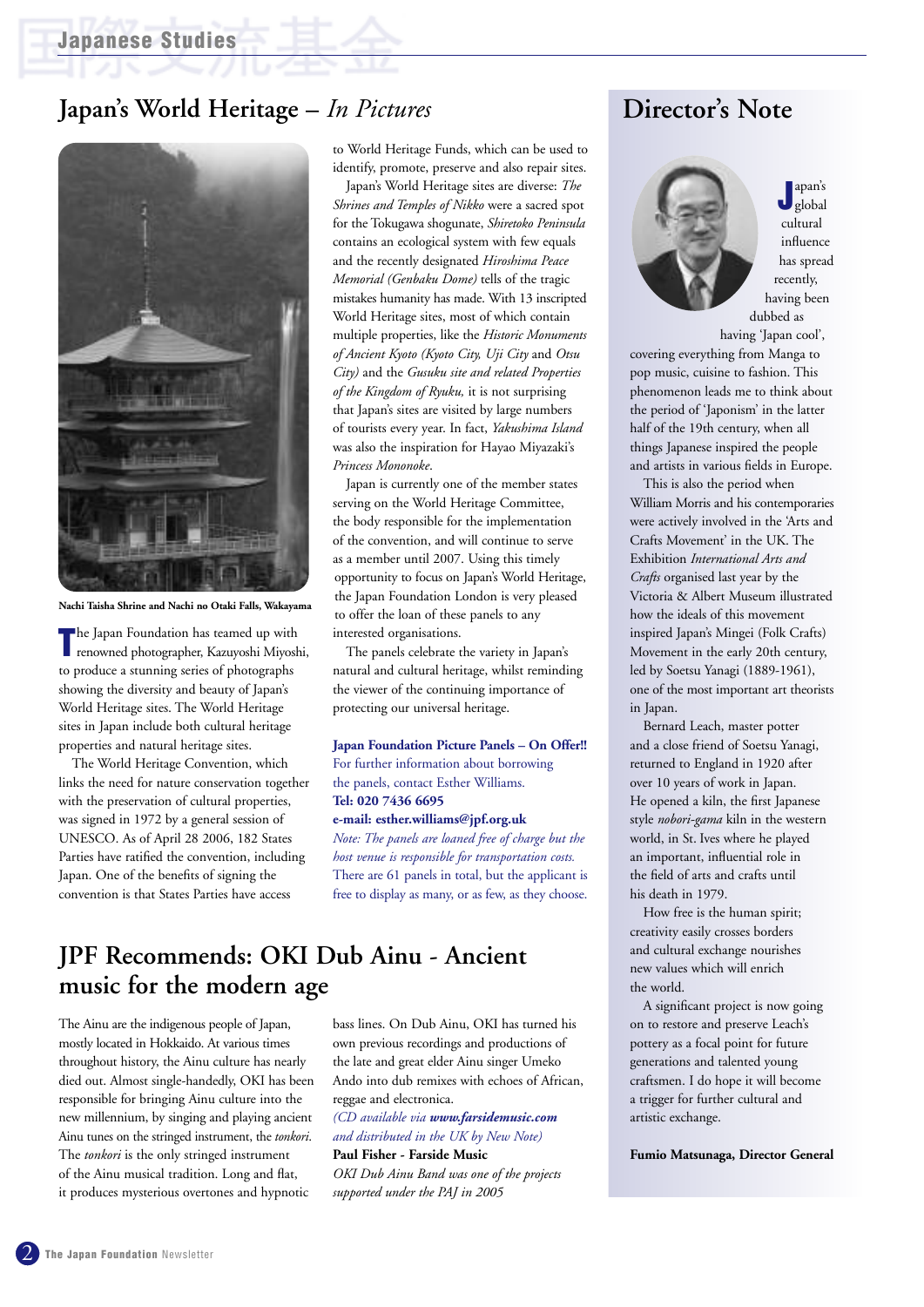# **Autumn Programme at The Japan Foundation**

# *Don't miss this line up of events at Russell Square House!*

**W** hether you want to learn more about<br>Japanese contemporary art and its place in the global market, whether you enjoy Japanese anime and want to expand your knowledge of one of Japan's great animators, or whether you have always wanted to try your hand at Japanese paper craft, the Japan Foundation has something to offer you this autumn:

We kick off the season with a seminar entitled *Will Japanese Contemporary Art Sweep Across the World? Galleries, Artists and the Market*. To coincide with the Frieze Art Fair, **Tomio Koyama**, of the Tomio Koyama Gallery in Tokyo, will discuss the domestic and international markets for contemporary Japanese art with **Georgina Adam**, of *The Art Newspaper*. Koyama was one of the masterminds behind the success of Takashi Murakami, not long ago named one of the 10 most influential people in the global art world. Also with **Hiraki Sawa** and **Tomoaki Suzuki**, both Japanese artists gaining international acclaim, and **David Risley**, David Risley Gallery in London.

Next, in a move worthy of the strange world created by **Koji Yamamura**, where trees grow out of heads and birds dream of fruit, Koji Yamamura himself will be coming to the Japan Foundation! In the seminar *Bringing Pictures to Life – Japanese Animation and the World of Koji Yamamura,* Yamamura will talk with **Jayne Pilling**, founder and Director of the British Animation Awards, about the world he creates in his work and his position in the Japanese animation industry. Also including a short and illustrated talk by **Helen McCarthy**, co-author of *The Anime Encyclopedia,* this seminar promises to be an exciting insight into the works of Koji Yamamura, one of Japan's most successful and distinctive animators.

The Japan Foundation has also organised two workshops to introduce the *World of Japanese Paper Craft*. Paper doll master **Emiko Tanno**, based in Iwate in northern

Japan, will introduce the making of dolls from the traditional *washi* paper that has been so long treasured in Japan. Participants in the workshops will be able to make a small ornament using *washi* paper. From 6 November to 1 December *World of Washi: Japanese Paper Dolls*, an exhibition of exquisite *washi* paper dolls, will be taking place at the Embassy of Japan.

Finally, concluding the line up of events this autumn, is a seminar looking at the issues surrounding Japanese art collections and their reinterpretation in museums. Guest speakers will include **Yoshinori Miki**, Senior Curator of Art and Education at the newly opened Kyushu National Museum, and **David Anderson**, Director of Learning and Visitor Services at the Victoria and Albert Museum, and it should prove to be an insightful look at the issues. Details will be up on our website soon.

> **Will Japanese Contemporary Art Sweep Across the World? Galleries, Artists and the Market** Tuesday 10 October from 6.30 pm

**Bringing Pictures to Life Japanese Animation and the World of Koji Yamamura** Monday 16 October from 6.30 pm

**World of Japanese Paper Craft (Workshop)** Wednesday 8 November from 2.00pm and 6.15pm

**Japanese Art Collections and Reinterpretation (working title)** Wednesday 22 November from 6:30pm

For more details about these events go to **www.jpf.org.uk/whatson.html** For other enquiries and to reserve a ticket e-mail **event@jpf.org.uk**



**Courtesy of Tomio Koyama Gallery**





**Courtesy of Koji Yamamura Diorama created by Emiko Tanno**

# **Japanese Language Refresher Course 2006**

In its role supporting both teachers<br> **I** and learners of Japanese, the Japan and learners of Japanese, the Japan Foundation London Language Centre held the ninth Japanese Language Refresher Course from 17 to 21 July. For the first time this year, colleagues from the primary sector took part in the course, which is aimed at non-native teachers of Japanese working in UK schools. Participants are immersed in Japanese for the 5-day course, which is intended to brush up their language skills through small-group, supportive sessions run by Japan Foundation Language Advisors and guest teachers from SOAS. Anna Jones, who teaches at Ysgol y Preseli in Pembrokeshire praised the 'excellent quality of teaching', which involved preparing for a speech to be given to guests from Japanese-related fields on the final day of the course. In addition to refreshing their language skills participants also had the opportunity to trial and give feedback on new resources which have been produced by the Japan Foundation and Japan 21. Mick Green, from All Saints RC School in York, said 'I'm really looking forward to using the Ready Steady Nihongo materials - I will definitely want to use them with my Japanese club in years 7-9'.

### **Sophie Lane**



**Masumi Tanaka, JFLLC Language Advisor, with two refresher course participants**